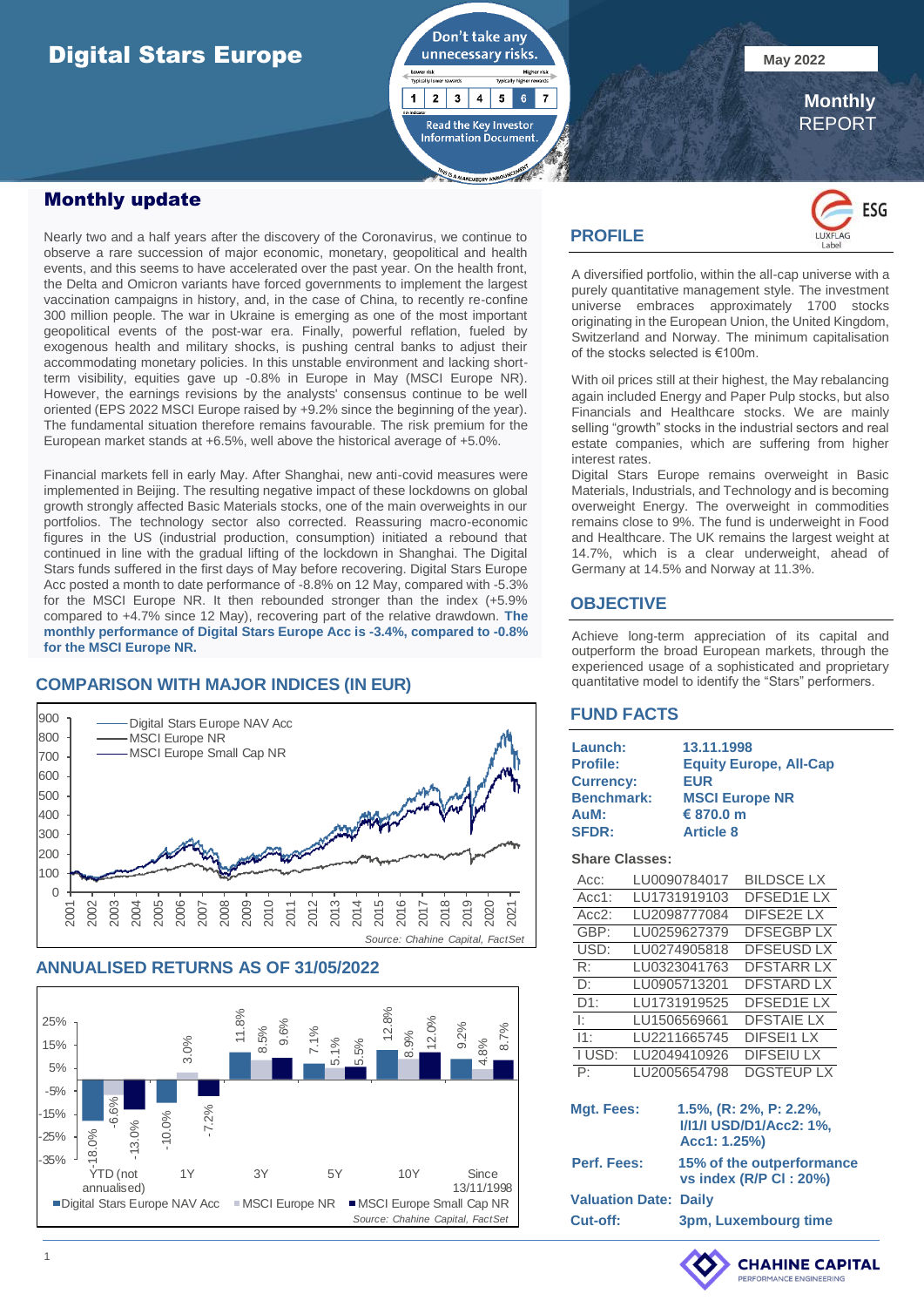### **TOP HOLDINGS AND BEST CONTRIBUTORS (31/05/2022)**

| <b>Top positions</b>      | <b>Weights</b> | <b>Top contributors</b>    | 1 Month<br>perf | 1 month<br>contribution |
|---------------------------|----------------|----------------------------|-----------------|-------------------------|
| <b>Aker Solutions ASA</b> | 2.3%           | Aker Solutions ASA         | 9.7%            | 0.22%                   |
| Hapag-Lloyd AG            | 2.1%           | <b>GFT Technologies SE</b> | 18.8%           | 0.17%                   |
| Tenaris S.A.              | 2.0%           | Tenaris S.A.               | 7.3%            | 0.15%                   |
| $K+SAG$                   | 1.9%           | Hapag-Lloyd AG             | 3.5%            | 0.11%                   |
| ASM International N.V.    | 1.7%           | Eramet SA                  | 9.8%            | 0.09%                   |
|                           |                |                            |                 | Source: FactSet         |

### **PERFORMANCE ATTRIBUTION (EXCL. FEES) -MAY 2022**

| From 29/04/2022               | Average       | <b>Total</b>  | <b>Contribution</b> |
|-------------------------------|---------------|---------------|---------------------|
| to 31/05/2022                 | <b>Weight</b> | <b>Return</b> | <b>To Return</b>    |
| Total                         | 100.0%        | $-3.2%$       | $-3.2%$             |
| Energy                        | 7.9%          | 2.6%          | 0.20%               |
| Financials                    | 15.7%         | 0.6%          | 0.10%               |
| Utilities                     | 3.5%          | $-1.7%$       | $-0.06%$            |
| <b>Communication Services</b> | 3.4%          | $-3.1%$       | $-0.11%$            |
| <b>Health Care</b>            | 8.0%          | $-1.6%$       | $-0.12%$            |
| <b>Consumer Staples</b>       | 3.1%          | $-4.6%$       | $-0.14%$            |
| Information Technology        | 10.9%         | $-2.2\%$      | $-0.24%$            |
| <b>Consumer Discretionary</b> | 6.1%          | $-4.0%$       | $-0.24%$            |
| <b>Real Estate</b>            | 1.5%          | $-20.2%$      | $-0.30%$            |
| Industrials                   | 19.3%         | $-5.1%$       | $-0.99%$            |
| <b>Materials</b>              | 16.7%         | $-8.0\%$      | $-1.34%$            |
| [Futures]                     | 3.9%          | 1.5%          | 0.06%               |
|                               |               |               | Source: FactSet     |

### **COUNTRY BREAKDOWN (31/05/2022)**



### **CALENDAR RETURNS**

| 31/05/2022                   | 2022     | 2021     | 2020     | 2019     | 2018     | 2017     | 2016    | 2015     | 2014    | 2013     | 2012      | <b>Since</b><br><b>Inception</b> |
|------------------------------|----------|----------|----------|----------|----------|----------|---------|----------|---------|----------|-----------|----------------------------------|
| Digital Stars Europe NAV Acc | $-18.0%$ | $+30.7%$ | $+15.6%$ | $+31.4%$ | $-19.5%$ | $+23.7%$ | $+0.7%$ | $+24.7%$ | $+3.5%$ | $+36.0%$ | $+22.7%$  | +698.4%                          |
| MSCI Europe NR               | $-6.6%$  | $+25.1%$ | $-3.3%$  | $+26.0%$ | $-10.6%$ | $+10.2%$ | $+2.6%$ | $+8.2%$  | $+6.8%$ | $+19.8%$ | $+17.3\%$ | $+203.0\%$                       |
| MSCI Europe Small Cap NR     | $-13.0%$ | $+23.8%$ | $+4.6%$  | $+31.4%$ | $-15.9%$ | $+19.0%$ | $+0.9%$ | $+23.5%$ | $+6.5%$ | $+33.4%$ | $+27.0%$  | $+608.6%$                        |
| Inception date: 13/11/1998   |          |          |          |          |          |          |         |          |         |          |           | Source: Chahine Capital, FactSet |

Find out more about the funds DIGITAL FUNDS on our website.



## **STRUCTURE AND MANAGEMENT**

| <b>Fund Managers: Julien Bernier</b> |                   |
|--------------------------------------|-------------------|
|                                      | Aymar de Léotoing |

**Location:** Luxembourg

**Man. Company:** J.Chahine Capital, a Luxembourgbased CSSF-regulated AM Company

**Legal form:** Sub-Fund of DIGITAL FUNDS, a Luxembourg-based SICAV under Part I of the Luxembourg Law of December 20, 2002

| Custodian:             | UBS Europe SE (Lux. branch)                           |
|------------------------|-------------------------------------------------------|
|                        | <b>Transfer Agent: Northern Trust Global Services</b> |
| <b>Administration:</b> | <b>Northern Trust Global Services</b>                 |
| Auditor:               | PwC Luxembourg                                        |

**Registration:** Austria, Belgium, France, Germany, Italy, Luxembourg, Netherland, Spain, Sweden, Switzerland, UK

### **KEY FIGURES (31/05/2022)**

| VNI (Acc):   | € 1,217.21 |
|--------------|------------|
| VNI (Acc1):  | € 130.72   |
| VNI (Acc2):  | € 121.87   |
| VNI (GBP):   | £437.25    |
| VNI (USD):   | \$297.59   |
| $VNI(R)$ :   | € 248.64   |
| $VNI(D)$ :   | € 221.49   |
| VNI (D1):    | € 124.63   |
| $VNI$ (I):   | € 166.59   |
| $VNI$ (11):  | € 122.24   |
| VNI (I USD): | \$145.99   |
| $VNI(P)$ :   | € 129.33   |

| <b>Risk statistics</b>        | 1Y      | 3Y                 |
|-------------------------------|---------|--------------------|
| Beta vs. Benchmark            | 1.30    | 0.99               |
| <b>Volatility</b>             | 22.0%   | 22.0%              |
| <b>Sharpe Ratio</b>           | $-0.45$ | 0.54               |
|                               |         | Source: FactSet    |
| <b>SRRI (Acc Class):</b>      | 6       |                    |
| Median Market Capitalisation: |         | $\epsilon$ 3.857 M |

| Median Market Capital sation:  | € 3.857 IV |
|--------------------------------|------------|
| Median % of Market Volume:     | 36.6%      |
| % Small Caps (< EUR2Bio):      | 23.6%      |
| % Mid Caps (EUR [2Bio; 5Bio]): | 26.6%      |
| % Large Caps (>EUR 5Bio):      | 49.8%      |

**chahinecapital.com**